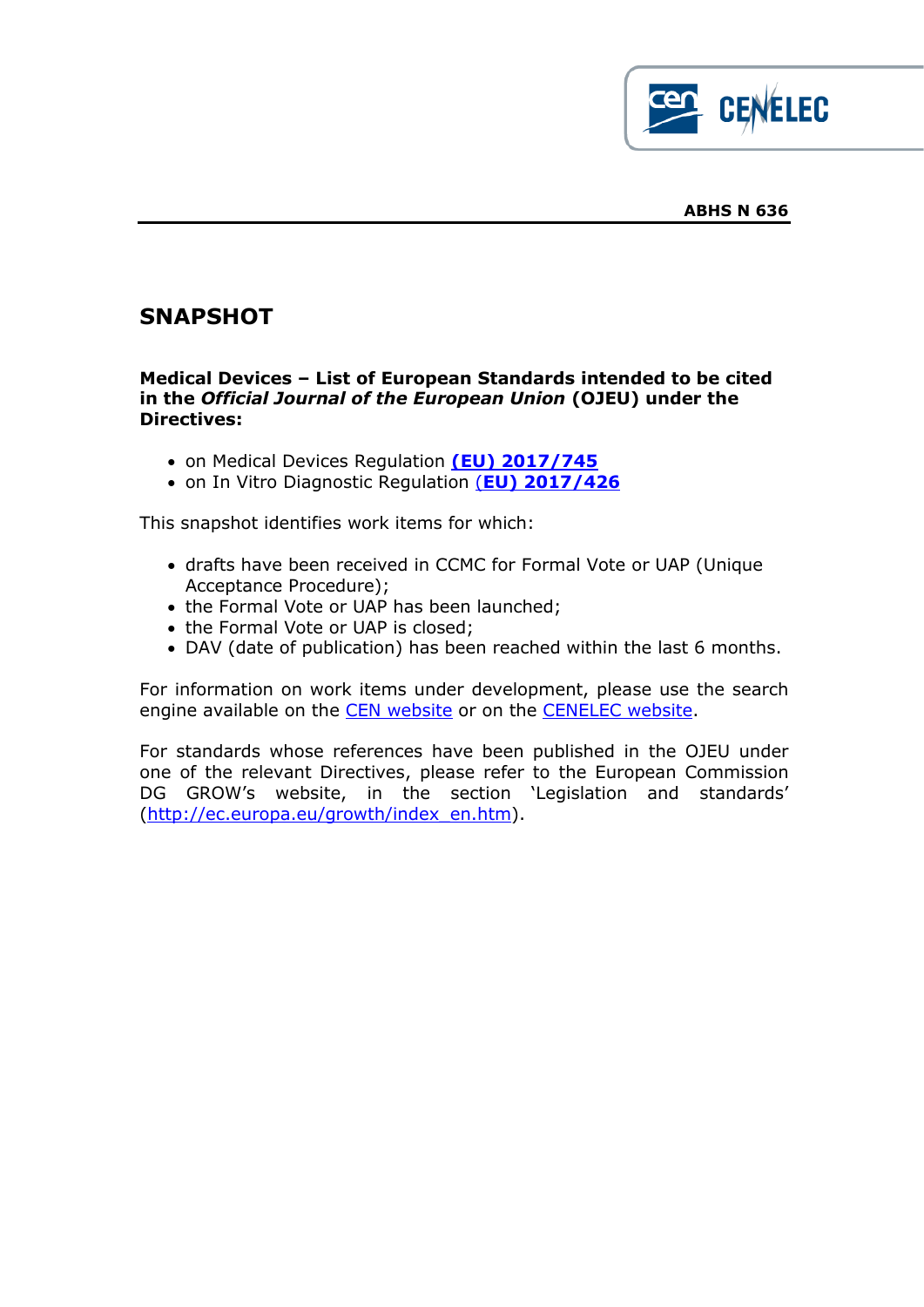

2017/745 - Regulation (EU) 2017/745 of the European Parliament and of the Council of 5 April 2017 on medical devices, amending Directive 2001/83/EC, Regulation (EC) No 178/2002 and Regulation (EC) No 1223/2009 and repealing Council Directives 90/385/EEC and 93/42/EEC

| EN 285:2015+A1:2021                                                                                                                        |                                                                                                                             |                |            |  |
|--------------------------------------------------------------------------------------------------------------------------------------------|-----------------------------------------------------------------------------------------------------------------------------|----------------|------------|--|
| Sterilization - Steam sterilizers - Large sterilizers                                                                                      |                                                                                                                             |                |            |  |
| DAV: 2021-10-06<br>DOW: 2022-04-30                                                                                                         |                                                                                                                             |                |            |  |
| Mandate(s):                                                                                                                                | To be cited in OJ:                                                                                                          | OJ reference:  | OJ date:   |  |
| M/575                                                                                                                                      | Yes                                                                                                                         |                |            |  |
| Chairman: Dr.-Ing. A. Berthe (); Secretary: Dr S. Minkwitz (DIN)                                                                           | CEN/TC 102 - Sterilizers and associated equipment for processing of medical devices                                         |                |            |  |
| EN ISO 10993-9:2021<br>products (ISO 10993-9:2019)                                                                                         | Biological evaluation of medical devices - Part 9: Framework for identification and quantification of potential degradation |                |            |  |
| DAV: 2021-09-29<br>DOW: 2022-03-31                                                                                                         |                                                                                                                             |                |            |  |
| Mandate(s):                                                                                                                                | To be cited in OJ:                                                                                                          | OJ reference:  | OJ date:   |  |
| M/575                                                                                                                                      | <b>Yes</b>                                                                                                                  | L <sub>1</sub> | 2022-01-05 |  |
| CEN/TC 206 - Biological and clinical evaluation of medical devices                                                                         | Chairman: Dr H. Hofman-Hüther (); Secretary: Dipl.-Ing. K. Wenzelewski (DIN)                                                |                |            |  |
| EN ISO 10993-12:2021<br>Biological evaluation of medical devices - Part 12: Sample preparation and reference materials (ISO 10993-12:2021) |                                                                                                                             |                |            |  |
| DAV: 2021-06-16<br>DOW: 2021-12-31                                                                                                         |                                                                                                                             |                |            |  |
| Mandate(s):                                                                                                                                | To be cited in OJ:                                                                                                          | OJ reference:  | OJ date:   |  |
| M/575                                                                                                                                      | <b>Yes</b>                                                                                                                  | L <sub>1</sub> | 2022-01-05 |  |
| CEN/TC 206 - Biological and clinical evaluation of medical devices                                                                         |                                                                                                                             |                |            |  |

Chairman: Dr H. Hofman-Hüther ( ); Secretary: Dipl.-Ing. K. Wenzelewski (DIN)

#### EN ISO 10993-23:2021

Biological evaluation of medical devices - Part 23: Tests for irritation (ISO 10993-23:2021)

| DAV: 2021-03-31 |                    |               |            |
|-----------------|--------------------|---------------|------------|
| DOW: 2021-09-30 |                    |               |            |
| Mandate(s):     | To be cited in OI: | OI reference: | OI date:   |
| M/575           | Yes                | L 256         | 2021-07-19 |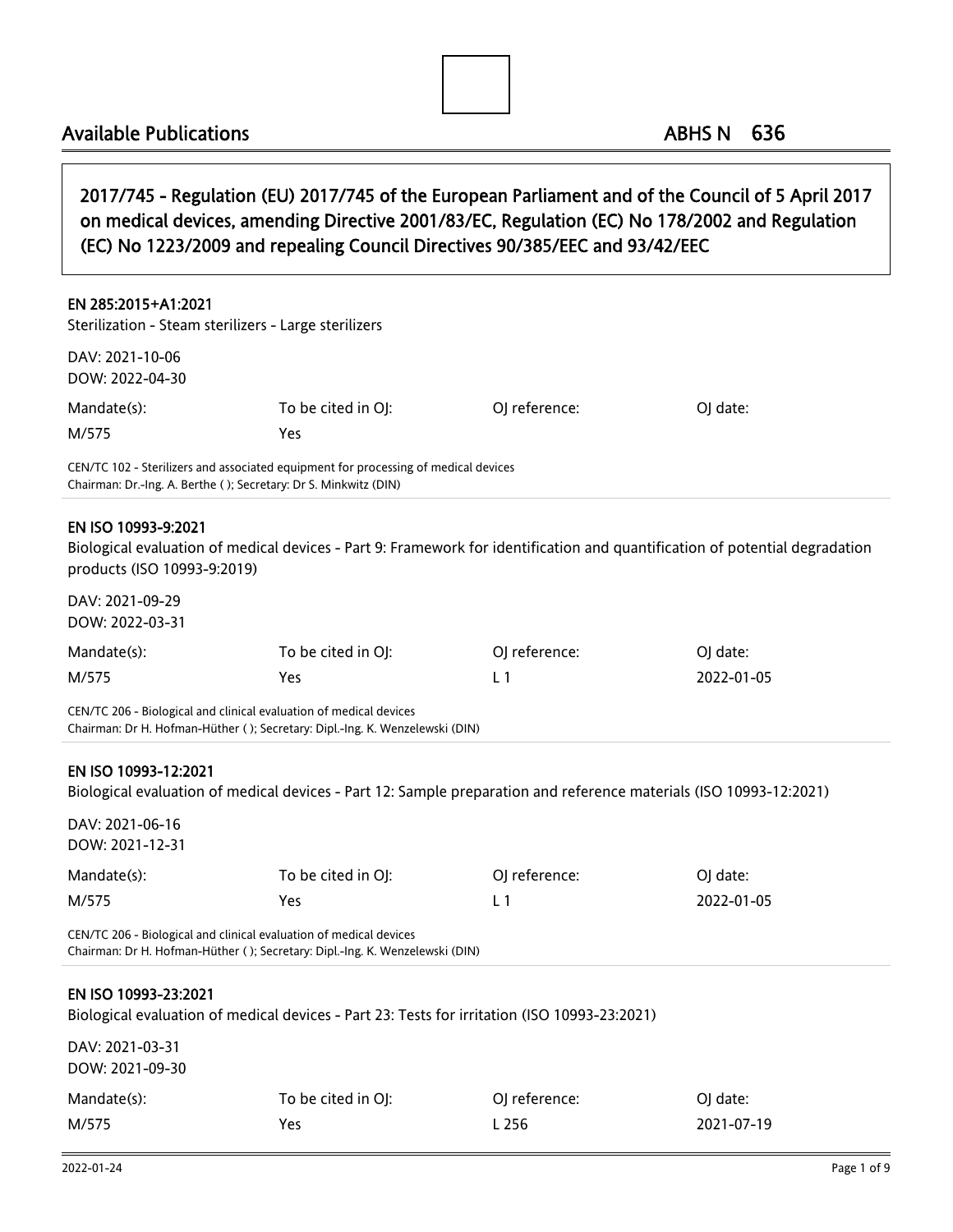

## 2017/745 - Regulation (EU) 2017/745 of the European Parliament and of the Council of 5 April 2017 on medical devices, amending Directive 2001/83/EC, Regulation (EC) No 178/2002 and Regulation (EC) No 1223/2009 and repealing Council Directives 90/385/EEC and 93/42/EEC

| Mandate(s):                                                                                                                                        | To be cited in OJ: | OJ reference: | OJ date:   |
|----------------------------------------------------------------------------------------------------------------------------------------------------|--------------------|---------------|------------|
| M/BC/CEN/89/9                                                                                                                                      | Yes                |               | 2021-07-19 |
| M/575                                                                                                                                              |                    |               | 2021-07-19 |
| M/BC/CEN/89/9                                                                                                                                      |                    | L 256         | 2021-07-19 |
| CEN/TC 206 - Biological and clinical evaluation of medical devices<br>Chairman: Dr H. Hofman-Hüther (); Secretary: Dipl.-Ing. K. Wenzelewski (DIN) |                    |               |            |

#### EN ISO 11737-1:2018/A1:2021

Sterilization of health care products - Microbiological methods - Part 1: Determination of a population of microorganisms on products - Amendment 1 (ISO 11737-1:2018/Amd 1:2021)

DAV: 2021-06-16 DOW: 2021-12-31

| Mandate(s): | To be cited in OJ: | OI reference: | OI date:   |
|-------------|--------------------|---------------|------------|
| M/575       | Yes                | L4            | 2022-01-05 |
| M/575       |                    |               | 2022-01-05 |

CEN/TC 204 - Sterilization of medical devices Chairman: Dr E. Hoxey (GB); Secretary: Mr A. Patel (BSI)

#### EN ISO 13408-6:2021

Aseptic processing of health care products - Part 6: Isolator systems (ISO 13408-6:2021)

DAV: 2021-05-19 DOW: 2021-11-30

| Mandate(s): | To be cited in OJ: | OJ reference: | OJ date:   |
|-------------|--------------------|---------------|------------|
| M/575       | Yes                | L4            | 2022-01-05 |
| M/575       |                    | L 1           | 2022-01-05 |
| M/565       |                    | L4            | 2022-01-05 |
| M/565       |                    | L 1           | 2022-01-05 |
| .           |                    |               |            |

CEN/TC 204 - Sterilization of medical devices Chairman: Dr E. Hoxey (GB); Secretary: Mr A. Patel (BSI)

#### EN ISO 13485:2016/A11:2021

Medical devices - Quality management systems - Requirements for regulatory purposes (ISO 13485:2016)

DAV: 2021-09-08 DOW: 2022-03-31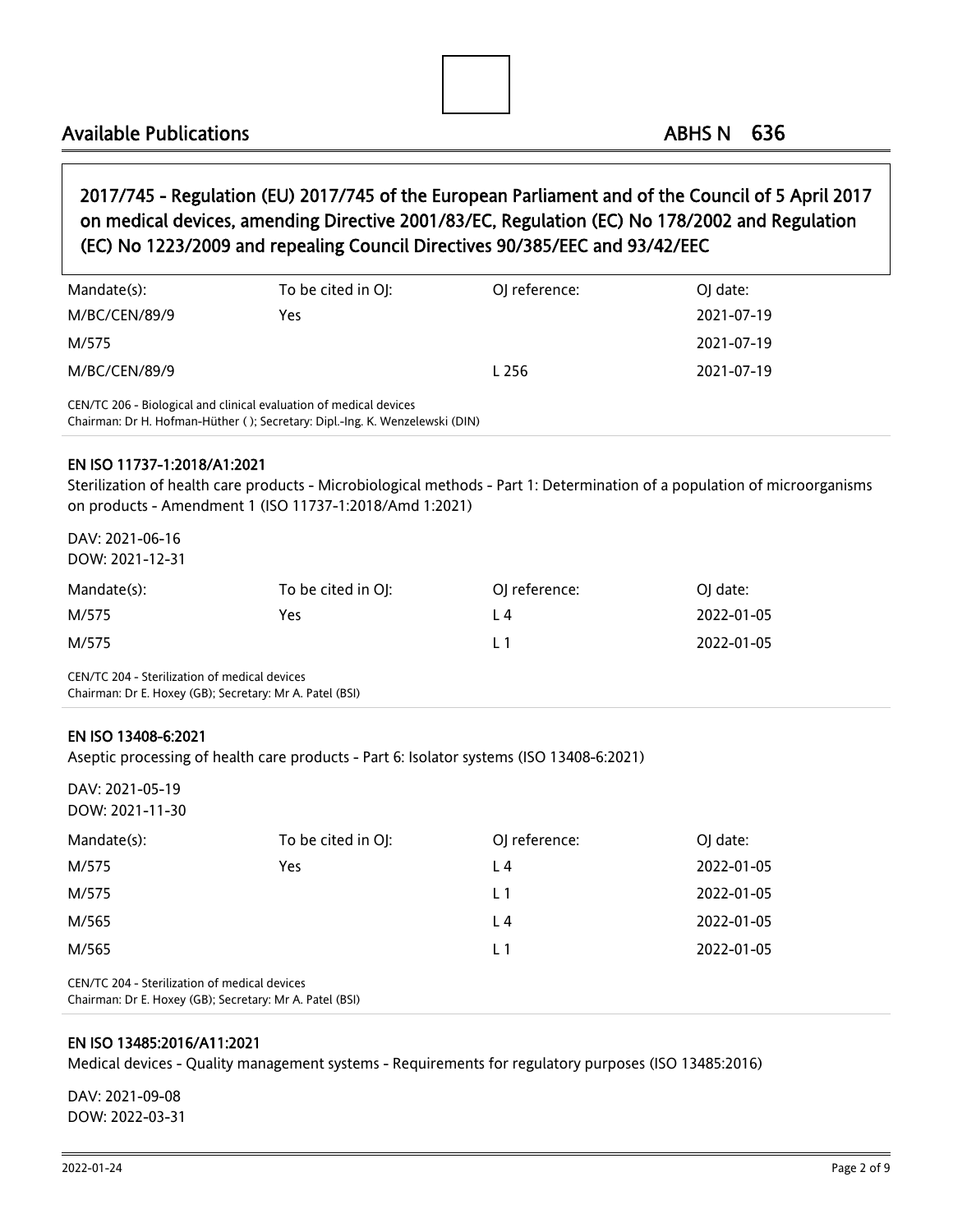

## 2017/745 - Regulation (EU) 2017/745 of the European Parliament and of the Council of 5 April 2017 on medical devices, amending Directive 2001/83/EC, Regulation (EC) No 178/2002 and Regulation (EC) No 1223/2009 and repealing Council Directives 90/385/EEC and 93/42/EEC

| Mandate(s): | To be cited in OJ: | OI reference: | OJ date:   |
|-------------|--------------------|---------------|------------|
| M/575       | Yes                |               | 2022-01-05 |
| M/575       |                    | L 4           | 2022-01-05 |

CEN/CLC/JTC 3 - Quality management and corresponding general aspects for medical devices Chairman: Mr R. Geertsma ( ); Secretary: Mrs S. Golyardi (NEN)

#### EN ISO 14160:2021

Sterilization of health care products - Liquid chemical sterilizing agents for single-use medical devices utilizing animal tissues and their derivatives - Requirements for characterization, development, validation and routine control of a sterilization process for medical devices (ISO 14160:2020)

| DAV: 2021-06-30                                          |                    |               |            |  |
|----------------------------------------------------------|--------------------|---------------|------------|--|
| DOW: 2021-12-31                                          |                    |               |            |  |
| Mandate(s):                                              | To be cited in OJ: | OJ reference: | OJ date:   |  |
| M/575                                                    | Yes                | L 1           | 2022-01-05 |  |
| CEN/TC 204 - Sterilization of medical devices            |                    |               |            |  |
| Chairman: Dr E. Hoxey (GB); Secretary: Mr A. Patel (BSI) |                    |               |            |  |
|                                                          |                    |               |            |  |

### EN ISO 14971:2019/A11:2021

Medical devices - Application of risk management to medical devices (ISO 14971:2019)

| DAV: 2021-12-08 |                    |               |          |
|-----------------|--------------------|---------------|----------|
| DOW: 2022-06-30 |                    |               |          |
| Mandate(s):     | To be cited in OJ: | OI reference: | OI date: |
| M/575           | Yes                |               |          |

CEN/CLC/JTC 3 - Quality management and corresponding general aspects for medical devices Chairman: Mr R. Geertsma ( ); Secretary: Mrs S. Golyardi (NEN)

#### EN ISO 15223-1:2021

Medical devices - Symbols to be used with information to be supplied by the manufacturer - Part 1: General requirements (ISO 15223-1:2021)

DAV: 2021-09-29 DOW: 2022-03-31

| Mandate(s): | To be cited in OJ: | OJ reference: | OI date:   |
|-------------|--------------------|---------------|------------|
| M/575       | Yes.               | L 4           | 2022-01-05 |
| M/575       |                    |               | 2022-01-05 |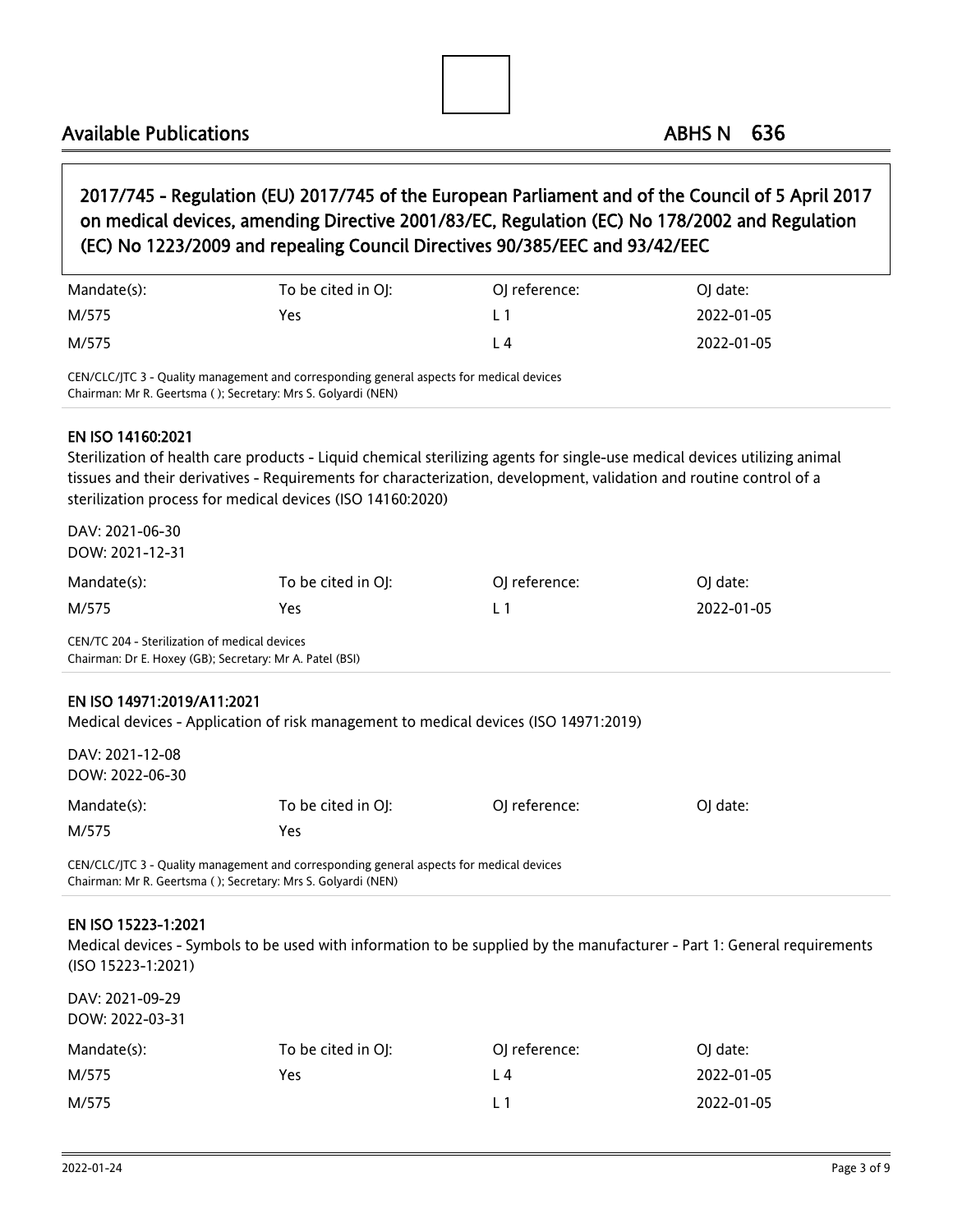## 2017/745 - Regulation (EU) 2017/745 of the European Parliament and of the Council of 5 April 2017 on medical devices, amending Directive 2001/83/EC, Regulation (EC) No 178/2002 and Regulation (EC) No 1223/2009 and repealing Council Directives 90/385/EEC and 93/42/EEC

CEN/CLC/JTC 3 - Quality management and corresponding general aspects for medical devices Chairman: Mr R. Geertsma ( ); Secretary: Mrs S. Golyardi (NEN)

#### EN ISO 17664-1:2021

Processing of health care products - Information to be provided by the medical device manufacturer for the processing of medical devices - Part 1: Critical and semi-critical medical devices (ISO 17664-1:2021)

DAV: 2021-09-01 DOW: 2022-03-31 Mandate(s): To be cited in OJ: Coloreference: Coloreference: OJ date: M/575 Yes L 1 2022-01-05 CEN/TC 204 - Sterilization of medical devices Chairman: Dr E. Hoxey (GB); Secretary: Mr A. Patel (BSI)

#### EN IEC 60601-2-83:2020/A11:2021

Medical electrical equipment - Part 2-83: Particular requirements for the basic safety and essential performance of home light therapy equipment

| DAV: 2021-04-02<br>DOW: 2023-11-03                   |                                                                |               |            |  |
|------------------------------------------------------|----------------------------------------------------------------|---------------|------------|--|
| Mandate(s):                                          | To be cited in OI:                                             | OJ reference: | OJ date:   |  |
| M/565                                                | Yes                                                            | L 1           | 2022-01-05 |  |
| M/023                                                |                                                                | L 1           | 2022-01-05 |  |
| CLC/TC 62 - Electrical equipment in medical practice | Chairman: Dr P.W.J. Linders (); Secretary: Mr P. Luzajic (BSI) |               |            |  |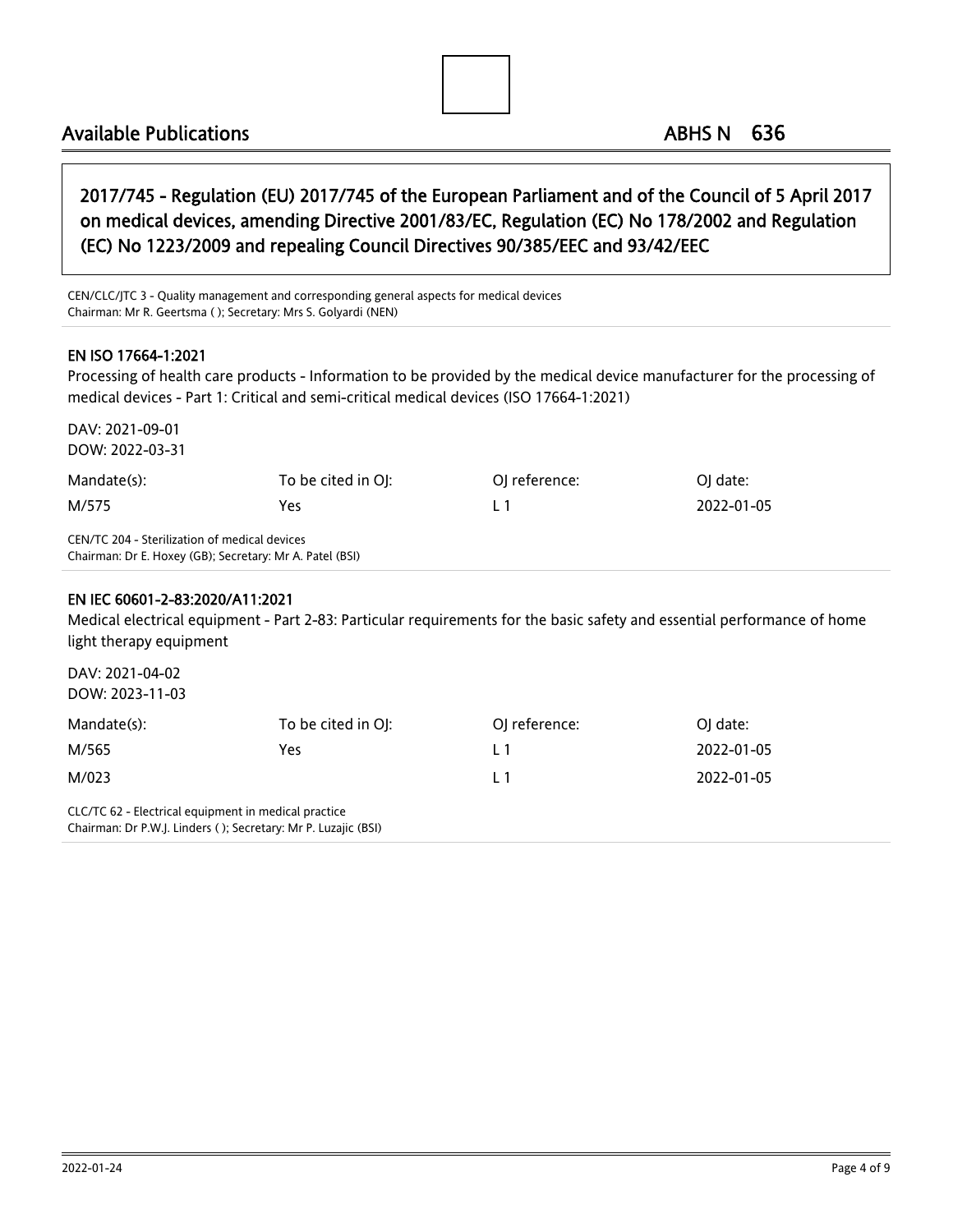2017/746 - Regulation (EU) 2017/746 of the European Parliament and of the Council of 5 April 2017 on in vitro diagnostic medical devices and repealing Directive 98/79/EC and Commission Decision 2010/227/EU

#### EN ISO 11737-1:2018/A1:2021

Sterilization of health care products - Microbiological methods - Part 1: Determination of a population of microorganisms on products - Amendment 1 (ISO 11737-1:2018/Amd 1:2021)

DAV: 2021-06-16 DOW: 2021-12-31

| Mandate(s):                                                                                               | To be cited in OJ: | OJ reference: | OI date:   |  |
|-----------------------------------------------------------------------------------------------------------|--------------------|---------------|------------|--|
| M/575                                                                                                     | Yes                | l 1           | 2022-01-07 |  |
| M/575                                                                                                     |                    | L 4           | 2022-01-07 |  |
| CEN/TC 204 - Sterilization of medical devices<br>Chairman: Dr E. Hoxey (GB): Secretary: Mr A. Patel (BSI) |                    |               |            |  |

EN ISO 13408-6:2021

Aseptic processing of health care products - Part 6: Isolator systems (ISO 13408-6:2021)

DAV: 2021-05-19 DOW: 2021-11-30

| Mandate(s): | To be cited in OJ: | OJ reference: | OJ date:   |
|-------------|--------------------|---------------|------------|
| M/565       | Yes                | L 1           | 2022-01-07 |
| M/565       |                    | L4            | 2022-01-07 |
| M/575       |                    | L4            | 2022-01-07 |
| M/575       |                    | $\perp$ 1     | 2022-01-07 |
|             |                    |               |            |

CEN/TC 204 - Sterilization of medical devices Chairman: Dr E. Hoxey (GB); Secretary: Mr A. Patel (BSI)

#### EN ISO 13485:2016/A11:2021

Medical devices - Quality management systems - Requirements for regulatory purposes (ISO 13485:2016)

| DAV: 2021-09-08<br>DOW: 2022-03-31 |                    |               |            |
|------------------------------------|--------------------|---------------|------------|
| Mandate(s):                        | To be cited in OJ: | OJ reference: | OJ date:   |
| M/575                              | Yes                | L1            | 2022-01-07 |
| M/575                              |                    | L4            | 2022-01-07 |

CEN/CLC/JTC 3 - Quality management and corresponding general aspects for medical devices Chairman: Mr R. Geertsma ( ); Secretary: Mrs S. Golyardi (NEN)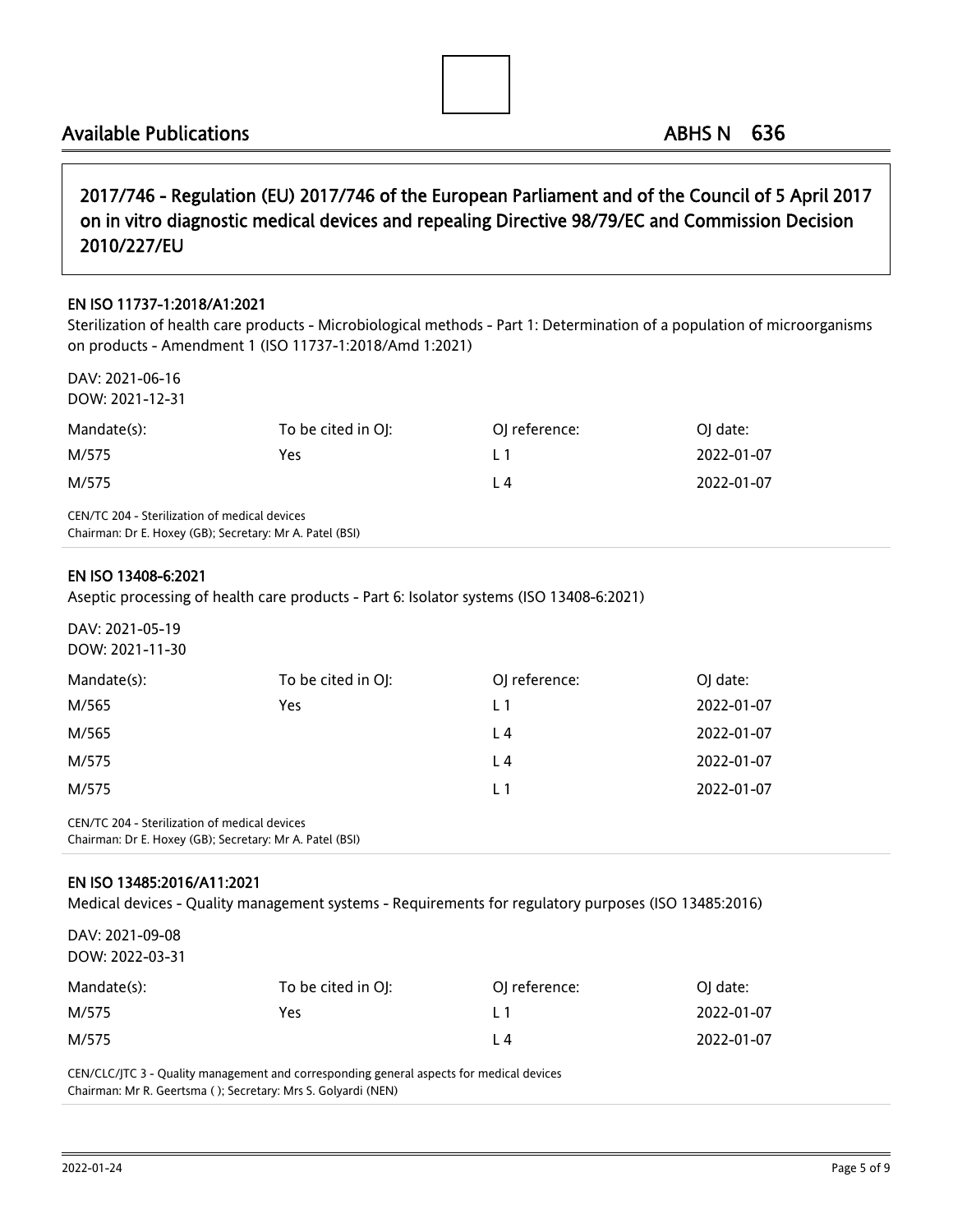2017/746 - Regulation (EU) 2017/746 of the European Parliament and of the Council of 5 April 2017 on in vitro diagnostic medical devices and repealing Directive 98/79/EC and Commission Decision 2010/227/EU

#### EN ISO 14971:2019/A11:2021

Medical devices - Application of risk management to medical devices (ISO 14971:2019)

| DAV: 2021-12-08<br>DOW: 2022-06-30 |                    |               |          |
|------------------------------------|--------------------|---------------|----------|
| Mandate(s):                        | To be cited in OJ: | OI reference: | OI date: |
| M/575                              | Yes                |               |          |

CEN/CLC/JTC 3 - Quality management and corresponding general aspects for medical devices Chairman: Mr R. Geertsma ( ); Secretary: Mrs S. Golyardi (NEN)

#### EN ISO 15223-1:2021

Medical devices - Symbols to be used with information to be supplied by the manufacturer - Part 1: General requirements (ISO 15223-1:2021)

DAV: 2021-09-29 DOW: 2022-03-31

| Mandate(s): | To be cited in OJ: | OJ reference: | OI date:   |
|-------------|--------------------|---------------|------------|
| M/575       | Yes                | l 1           | 2021-01-07 |
| M/575       |                    | L 4           | 2021-01-07 |

CEN/CLC/JTC 3 - Quality management and corresponding general aspects for medical devices Chairman: Mr R. Geertsma ( ); Secretary: Mrs S. Golyardi (NEN)

#### EN ISO 17511:2021

In vitro diagnostic medical devices - Requirements for establishing metrological traceability of values assigned to calibrators, trueness control materials and human samples (ISO 17511:2020)

| DAV: 2021-06-02                                  |                                                                       |               |            |
|--------------------------------------------------|-----------------------------------------------------------------------|---------------|------------|
| DOW: 2024-06-30                                  |                                                                       |               |            |
| Mandate(s):                                      | To be cited in OI:                                                    | OJ reference: | OJ date:   |
| M/537                                            | Yes                                                                   | L4            | 2022-01-07 |
| M/575                                            |                                                                       | L4            | 2022-01-07 |
| CEN/TC 140 - In vitro diagnostic medical devices |                                                                       |               |            |
|                                                  | Chairman: Mr R. Zielenski (DE); Secretary: Dipl.-Ing. B. Hermes (DIN) |               |            |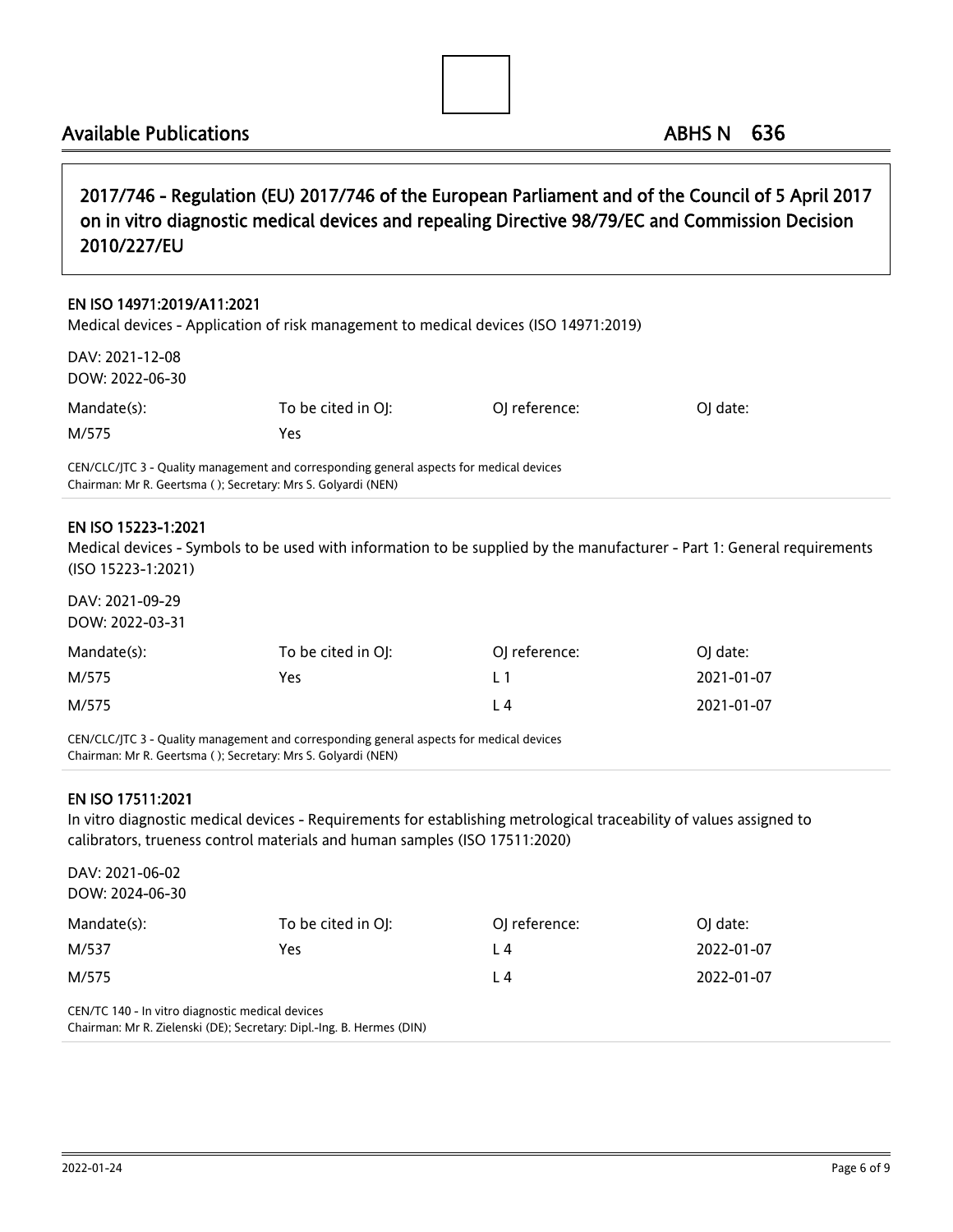90/385/EEC - Active implantable medical devices EN ISO 10993-23:2021 Biological evaluation of medical devices - Part 23: Tests for irritation (ISO 10993-23:2021) DAV: 2021-03-31 DOW: 2021-09-30 Mandate(s): To be cited in OJ: Capace Coloreference: OJ date: M/575 Yes L 256 M/575 M/BC/CEN/89/9 L 256 M/BC/CEN/89/9 CEN/TC 206 - Biological and clinical evaluation of medical devices Chairman: Dr H. Hofman-Hüther ( ); Secretary: Dipl.-Ing. K. Wenzelewski (DIN) EN ISO 14155:2020 Clinical investigation of medical devices for human subjects - Good clinical practice (ISO 14155:2020) DAV: 2020-08-19 DOW: 2021-02-28 Mandate(s): To be cited in OJ: Coloreference: OJ date: M/295 Yes CEN/TC 206 - Biological and clinical evaluation of medical devices Chairman: Dr H. Hofman-Hüther ( ); Secretary: Dipl.-Ing. K. Wenzelewski (DIN)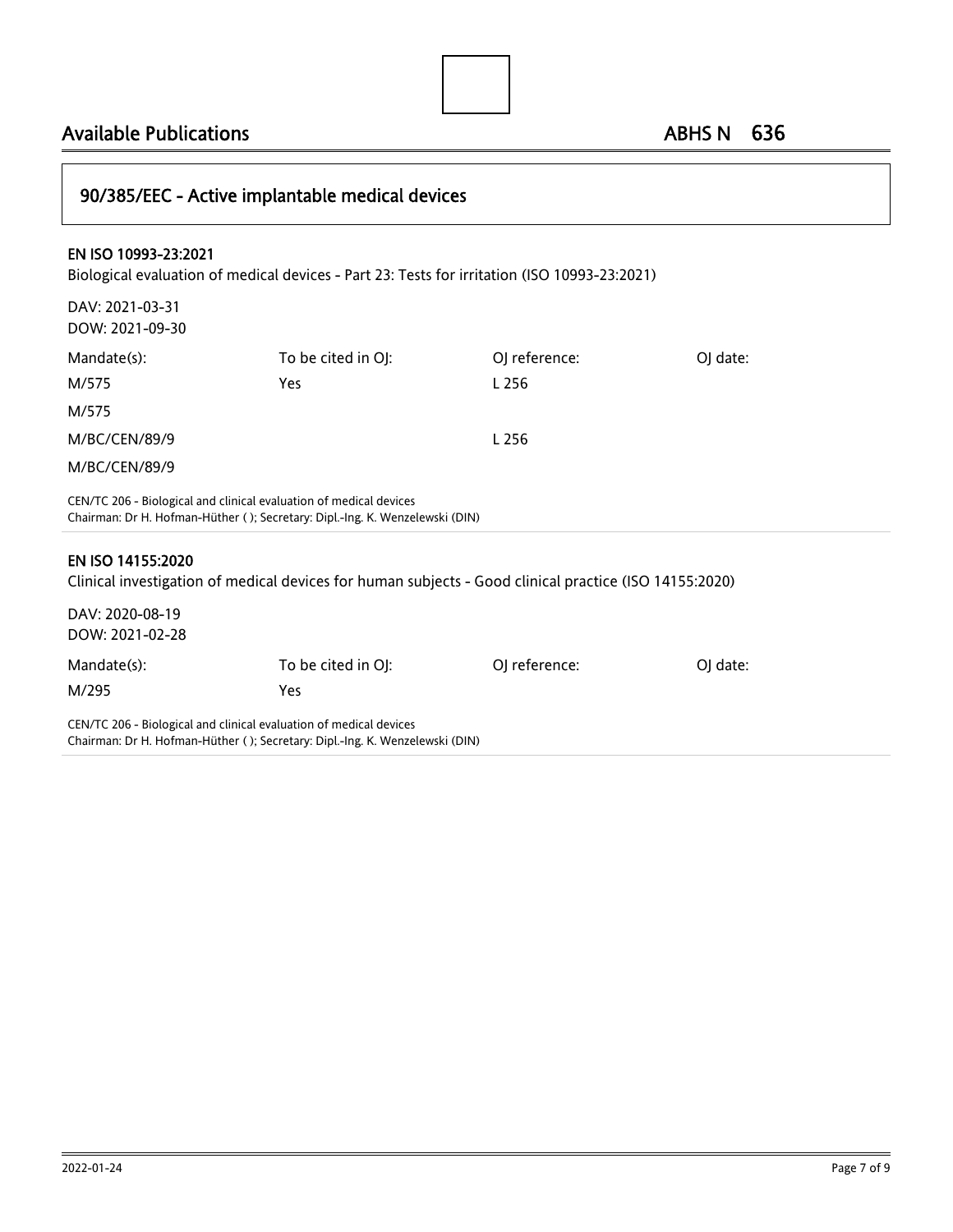

| 93/42/EEC - Medical devices        |                                                                                                                                                    |               |            |
|------------------------------------|----------------------------------------------------------------------------------------------------------------------------------------------------|---------------|------------|
| EN 1789:2020                       | Medical vehicles and their equipment - Road ambulances                                                                                             |               |            |
| DAV: 2020-09-02<br>DOW: 2022-03-31 |                                                                                                                                                    |               |            |
| Mandate(s):                        | To be cited in OJ:                                                                                                                                 | OJ reference: | OJ date:   |
| M/023                              | Yes                                                                                                                                                | L 129         | 2021-04-15 |
| CEN/TC 239 - Rescue systems        | Chairman: Mr A. Schulte (); Secretary: Dipl.-Ing. S. Mann (DIN)                                                                                    |               |            |
| EN ISO 10993-23:2021               | Biological evaluation of medical devices - Part 23: Tests for irritation (ISO 10993-23:2021)                                                       |               |            |
| DAV: 2021-03-31<br>DOW: 2021-09-30 |                                                                                                                                                    |               |            |
| Mandate(s):                        | To be cited in OJ:                                                                                                                                 | OJ reference: | OJ date:   |
| M/575                              | Yes                                                                                                                                                | L 256         |            |
| M/BC/CEN/89/9                      |                                                                                                                                                    |               |            |
| M/BC/CEN/89/9                      |                                                                                                                                                    | L 256         |            |
| M/575                              |                                                                                                                                                    |               |            |
|                                    | CEN/TC 206 - Biological and clinical evaluation of medical devices<br>Chairman: Dr H. Hofman-Hüther (); Secretary: Dipl.-Ing. K. Wenzelewski (DIN) |               |            |
| EN ISO 14155:2020                  | Clinical investigation of medical devices for human subjects - Good clinical practice (ISO 14155:2020)                                             |               |            |
| DAV: 2020-08-19<br>DOW: 2021-02-28 |                                                                                                                                                    |               |            |
| Mandate(s):                        | To be cited in OJ:                                                                                                                                 | OJ reference: | OJ date:   |
| M/295                              | Yes                                                                                                                                                |               |            |
|                                    |                                                                                                                                                    |               |            |

CEN/TC 206 - Biological and clinical evaluation of medical devices Chairman: Dr H. Hofman-Hüther ( ); Secretary: Dipl.-Ing. K. Wenzelewski (DIN)

#### EN 14222:2021

Stainless steel steam boilers

DAV: 2021-01-20 DOW: 2021-07-31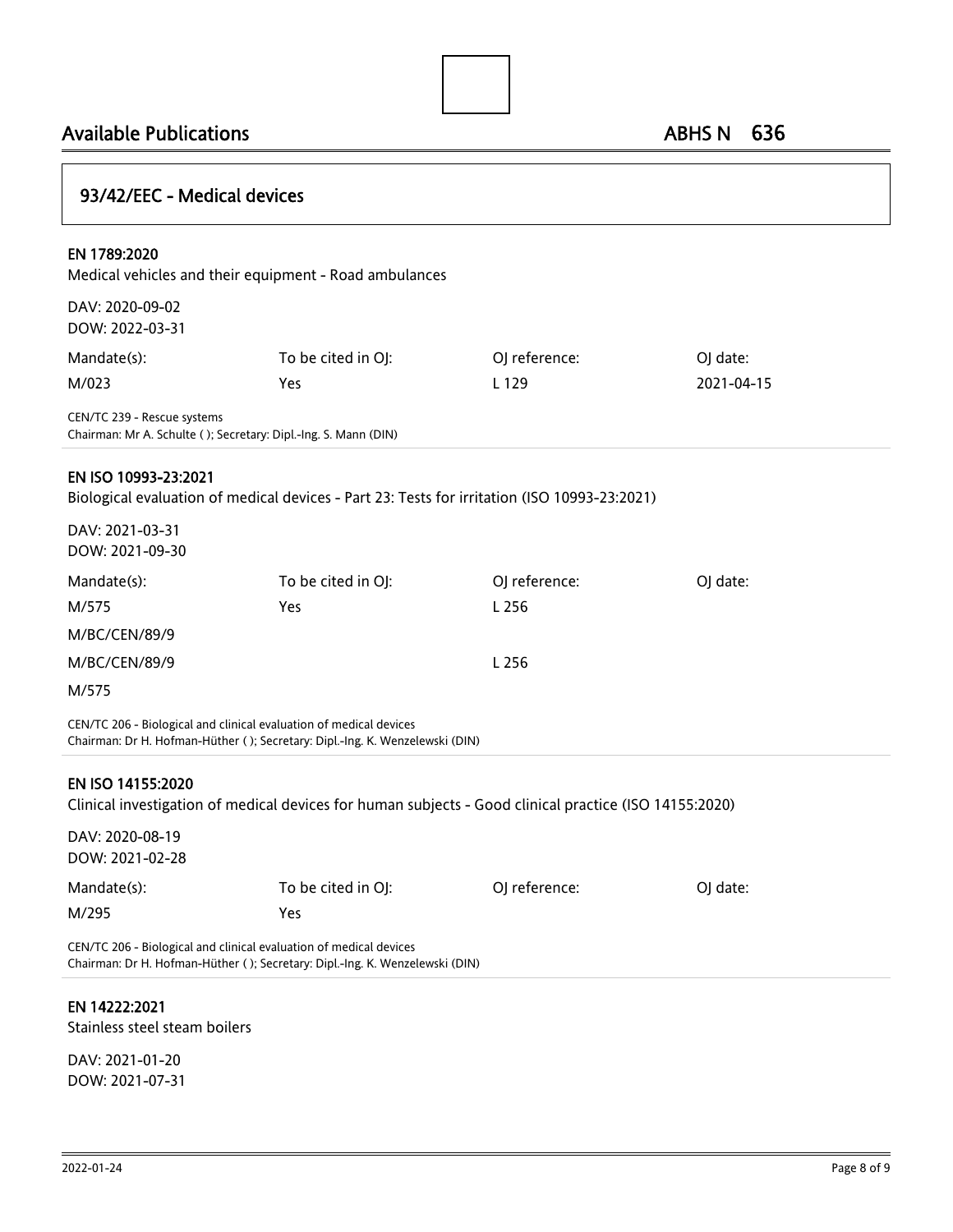| 93/42/EEC - Medical devices                               |                                                                                                                                                         |               |                                                                                                                             |  |  |
|-----------------------------------------------------------|---------------------------------------------------------------------------------------------------------------------------------------------------------|---------------|-----------------------------------------------------------------------------------------------------------------------------|--|--|
| Mandate(s):                                               | To be cited in OJ:                                                                                                                                      | OJ reference: | OJ date:                                                                                                                    |  |  |
| M/023                                                     | Yes                                                                                                                                                     | L 361         |                                                                                                                             |  |  |
| M/071                                                     |                                                                                                                                                         |               |                                                                                                                             |  |  |
| M/071                                                     |                                                                                                                                                         | L361          |                                                                                                                             |  |  |
| M/023                                                     |                                                                                                                                                         |               |                                                                                                                             |  |  |
|                                                           | CEN/TC 102 - Sterilizers and associated equipment for processing of medical devices<br>Chairman: Dr.-Ing. A. Berthe (); Secretary: Dr S. Minkwitz (DIN) |               |                                                                                                                             |  |  |
| EN ISO 22442-1:2020<br>DAV: 2020-12-09<br>DOW: 2021-06-30 |                                                                                                                                                         |               | Medical devices utilizing animal tissues and their derivatives - Part 1: Application of risk management (ISO 22442-1:2020)  |  |  |
| Mandate(s):                                               | To be cited in OJ:                                                                                                                                      | OJ reference: | OJ date:                                                                                                                    |  |  |
| M/023                                                     | Yes                                                                                                                                                     | L 129         | 2021-04-15                                                                                                                  |  |  |
|                                                           | CEN/TC 206 - Biological and clinical evaluation of medical devices<br>Chairman: Dr H. Hofman-Hüther (); Secretary: Dipl.-Ing. K. Wenzelewski (DIN)      |               |                                                                                                                             |  |  |
| EN ISO 22442-2:2020<br>22442-2:2020)                      |                                                                                                                                                         |               | Medical devices utilizing animal tissues and their derivatives - Part 2: Controls on sourcing, collection and handling (ISO |  |  |
| DAV: 2020-12-09<br>DOW: 2021-06-30                        |                                                                                                                                                         |               |                                                                                                                             |  |  |
| Mandate(s):                                               | To be cited in OJ:                                                                                                                                      | OJ reference: | OJ date:                                                                                                                    |  |  |
| M/023                                                     | Yes                                                                                                                                                     | L 129         | 2021-04-15                                                                                                                  |  |  |
|                                                           | CEN/TC 206 - Biological and clinical evaluation of medical devices                                                                                      |               |                                                                                                                             |  |  |

Chairman: Dr H. Hofman-Hüther ( ); Secretary: Dipl.-Ing. K. Wenzelewski (DIN)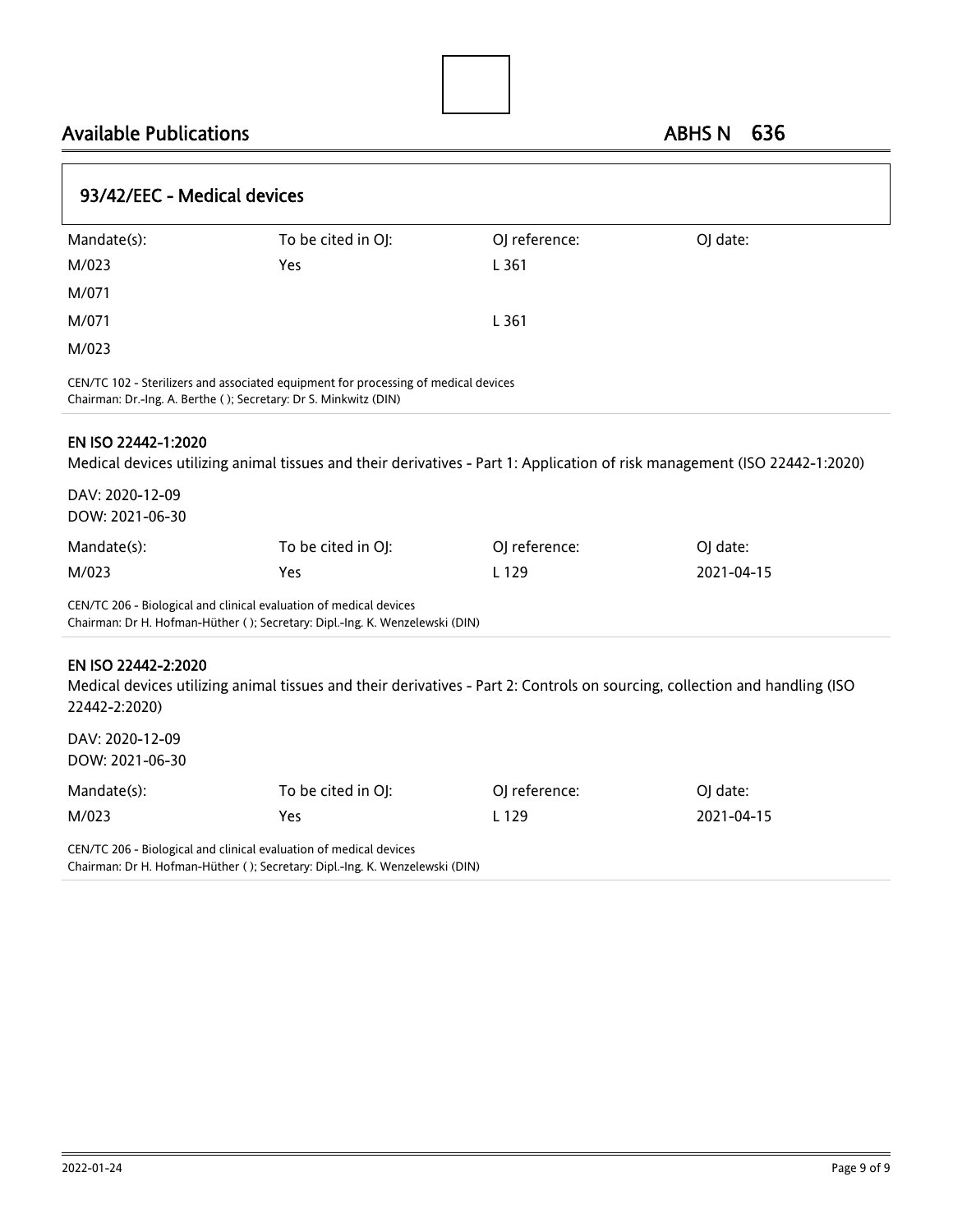## Work Programme ABHS N 636

## Directive 2017/745 - Regulation (EU) 2017/745 of the European Parliament and of the Council of 5 April 2017 on medical devices, amending Directive 2001/83/EC, Regulation (EC) No 178/2002 and Regulation (EC) No 1223/2009 and repealing Council Directives 90/385/EEC and 93/42/EEC

#### 00204084 EN ISO 11137-2:2015/prA1

Sterilization of health care products - Radiation - Part 2: Establishing the sterilization dose - Amendment 1 (ISO 11137-2:2013/DAmd 1:2021)

| Vienna Agreement: | VA/ISO Lead<br>Last Realized milestone: | Dispatch //FV draft to CMC (2021-12-08) | Track: EN/ENQ+FV/VA ISO<br>To be cited in OJ: Yes |
|-------------------|-----------------------------------------|-----------------------------------------|---------------------------------------------------|
| Planning:         |                                         |                                         | Mandate(s):                                       |
| <b>FCST</b>       | Submission to // Formal Vote            | 2022-03-16                              |                                                   |
| <b>FCST</b>       | Closure of // Formal Vote               | 2022-05-11                              | M/575                                             |
| <b>FCST</b>       | DOR/Ratification                        | 2022-06-13                              |                                                   |
| <b>FCST</b>       | DAV/Definitive text available           | 2022-08-16                              |                                                   |
|                   |                                         |                                         |                                                   |

#### 00206086 FprEN ISO 10993-10

Biological evaluation of medical devices - Part 10: Tests for skin sensitization (ISO/FDIS 10993-10:2021)

| Vienna Agreement: | Last Realized milestone:      | VA/ISO Lead<br>DOR/Ratification (2021-09-13) |            | Track: EN/ENO+FV/VA ISO<br>To be cited in OJ: Yes |
|-------------------|-------------------------------|----------------------------------------------|------------|---------------------------------------------------|
| Planning:         |                               |                                              |            | Mandate(s):                                       |
| <b>FCST</b>       | DAV/Definitive text available |                                              | 2021-11-15 | M/575                                             |

#### 00215281 FprEN ISO 80601-2-13

Medical electrical equipment - Part 2-13: Particular requirements for basic safety and essential performance of an anaesthetic workstation (ISO/FDIS 80601-2-13:2021)

|             | Vienna Agreement:<br>Last Realized milestone: | VA/ISO Lead | Submission to // Formal Vote (2021-12-16) | Track: EN/ENQ+FV/VA ISO<br>To be cited in OJ: Yes |
|-------------|-----------------------------------------------|-------------|-------------------------------------------|---------------------------------------------------|
| Planning:   |                                               |             |                                           | Mandate(s):                                       |
| <b>FCST</b> | Closure of // Formal Vote                     |             | 2022-02-04                                | M/575                                             |
| <b>FCST</b> | DOR/Ratification                              |             | 2022-03-04                                |                                                   |
| <b>FCST</b> | DAV/Definitive text available                 |             | 2022-05-04                                |                                                   |

CEN/TC 215/WG 1 - Anaesthetic machines, medical breathing systems and anaesthetic gas scavenging systems Convenor: Mr R. Heesch ( ); Secretary: Dr K. Stehfest (DIN)

#### 00216133 FprEN 14885

Chemical disinfectants and antiseptics - Application of European Standards for chemical disinfectants and antiseptics

| Vienna Agreement: | No                                                           | Track: EN/ENO+FV       |
|-------------------|--------------------------------------------------------------|------------------------|
|                   | Last Realized milestone: Acceptance of FV draft (2021-10-20) | To be cited in OJ: Yes |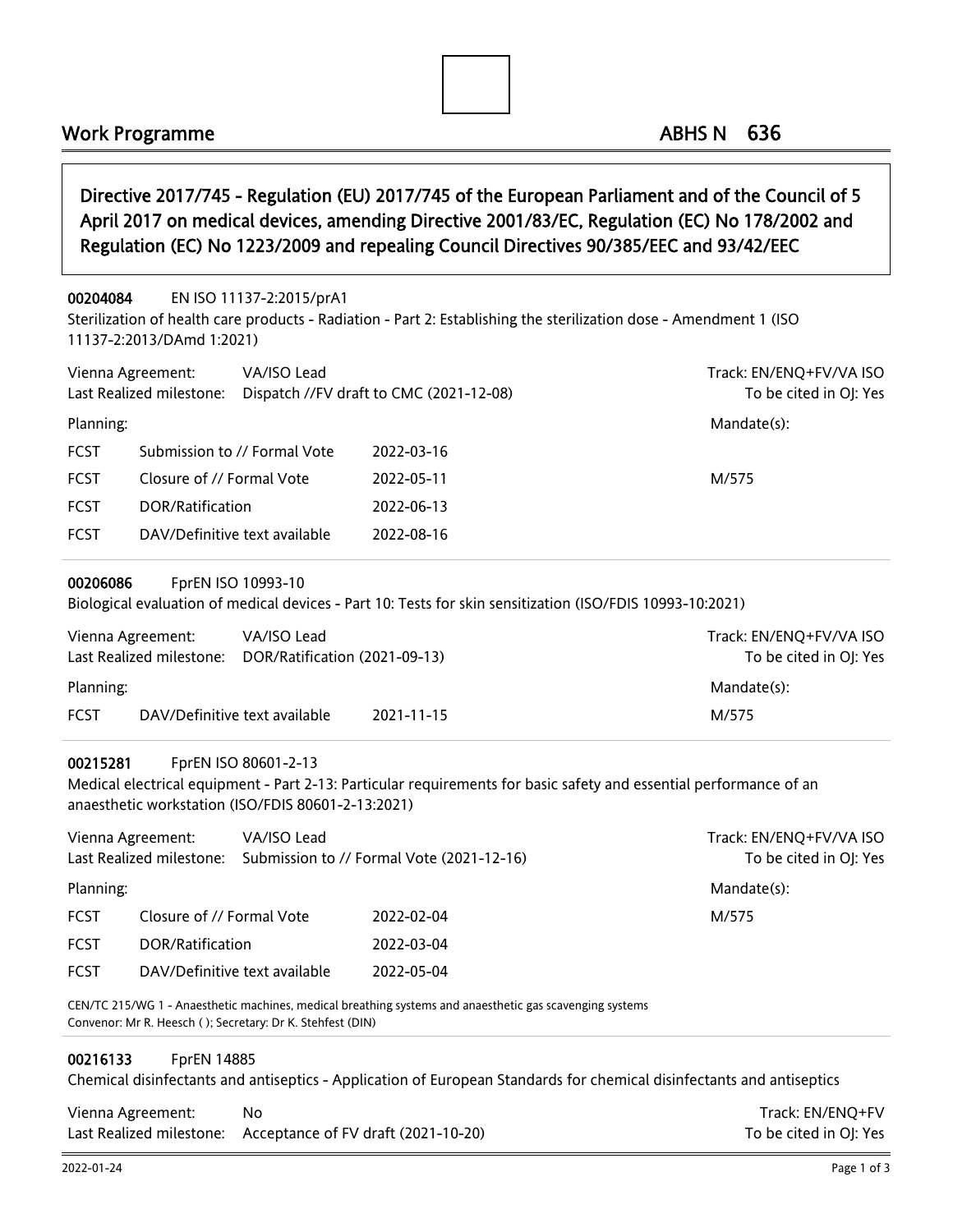|                           | Work Programme                                                                                     |                                                                                                                             | <b>ABHS N</b> | 636                     |
|---------------------------|----------------------------------------------------------------------------------------------------|-----------------------------------------------------------------------------------------------------------------------------|---------------|-------------------------|
| Planning:                 |                                                                                                    |                                                                                                                             |               | Mandate(s):             |
| <b>FCST</b>               | Submission to Formal Vote                                                                          | 2021-12-29                                                                                                                  |               |                         |
| <b>FCST</b>               | <b>Closure of Formal Vote</b>                                                                      | 2022-02-23                                                                                                                  | M/575         |                         |
| <b>FCST</b>               | DOR/Ratification                                                                                   | 2022-03-23                                                                                                                  |               |                         |
| <b>FCST</b>               | DAV/Definitive text available                                                                      | 2022-05-23                                                                                                                  |               |                         |
|                           | CEN/TC 216/WG 5 - Strategy Group<br>Convenor: Dr F. Brill (); Secretary: Ms H. Moser (DIN)         |                                                                                                                             |               |                         |
| JT003057                  | EN ISO 15223-1:2016/FprA11<br>requirements (ISO 15223-1:2016, including corrected version 2017-03) | Medical devices - Symbols to be used with medical device labels, labelling and information to be supplied - Part 1: General |               |                         |
| Vienna Agreement:         | No                                                                                                 |                                                                                                                             |               | Track: EN/ENQ+FV        |
|                           | Last Realized milestone:<br>DOR/Ratification (2021-03-19)                                          |                                                                                                                             |               | To be cited in OJ: Yes  |
| Planning:                 |                                                                                                    |                                                                                                                             |               |                         |
| <b>FCST</b>               | DAV/Definitive text available                                                                      | 2021-05-19                                                                                                                  |               |                         |
| JT016003<br>14708-4:2021) | FprEN ISO 14708-4                                                                                  | Implants for surgery - Active implantable medical devices - Part 4: Implantable infusion pump systems (ISO/FDIS             |               |                         |
| Vienna Agreement:         | VA/ISO Lead                                                                                        |                                                                                                                             |               | Track: EN/ENQ+FV/VA ISO |
|                           | Last Realized milestone: Closure of // Formal Vote (2022-01-10)                                    |                                                                                                                             |               | To be cited in OJ: Yes  |
| Planning:                 |                                                                                                    |                                                                                                                             |               | Mandate(s):             |
| <b>FCST</b>               | DOR/Ratification                                                                                   | 2022-02-11                                                                                                                  |               |                         |
| <b>FCST</b>               | DAV/Definitive text available                                                                      | 2022-04-11                                                                                                                  |               |                         |
|                           |                                                                                                    |                                                                                                                             |               |                         |